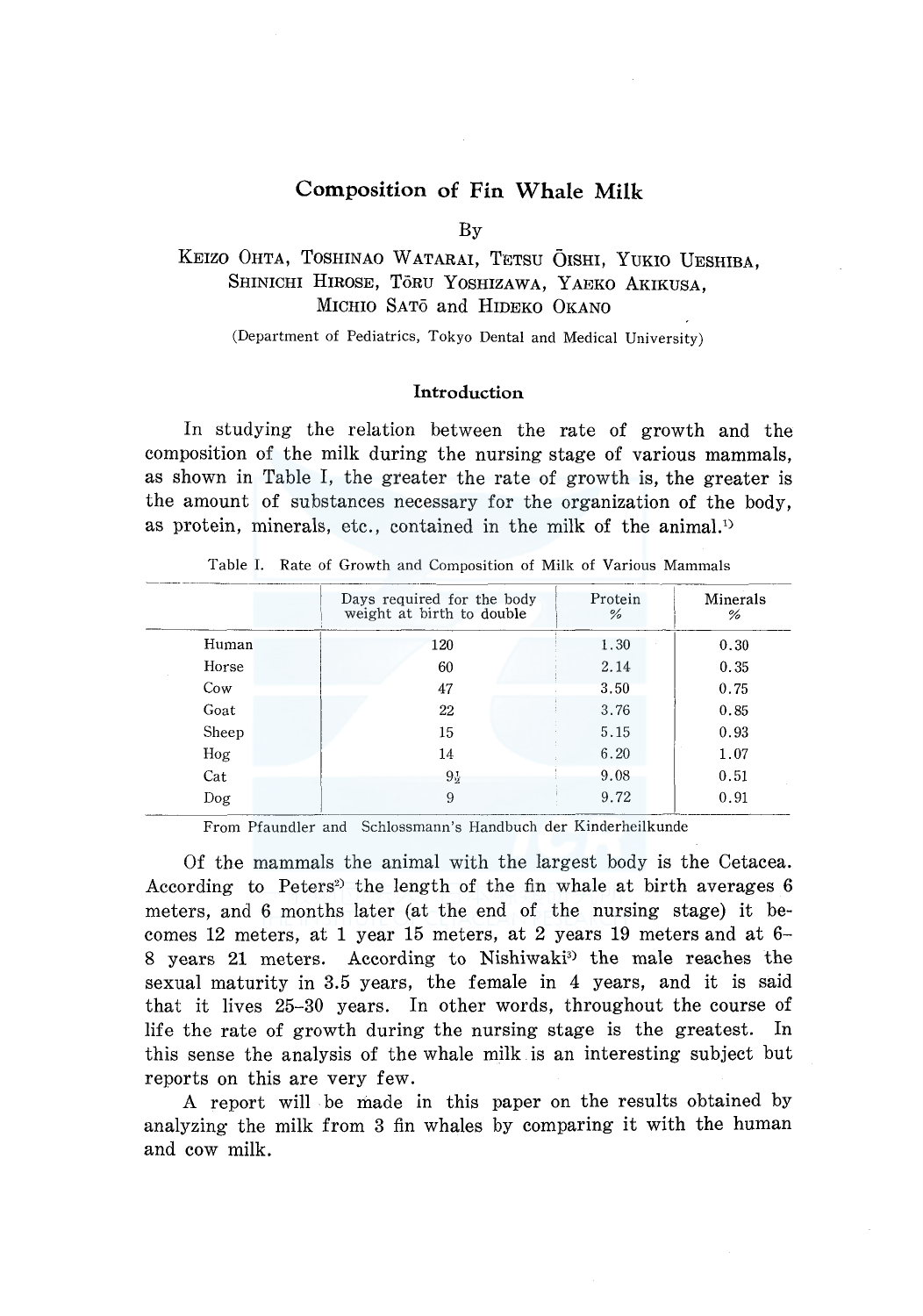### **Materials**

The whale milk the authors used in this study was that obtained from 3 fin whales which will be tentatively called fin whale milk A, B and C, respectively.

The fin whale milk A and B was obtained from the 2 fin whales captured qy the Tonnan-maru group of ships belonging to the Nihon Suisan Kabushiki Kaisha (Japan Fisheries Co., Ltd.) in the Antarctic Ocean (near the Ross Bay), and the fin whale milk C from the fin whale captured by the Baikaru-maru group of ships organized jointly by the 3 companies, Kyokuyo Hogei (Polar whaling co.), Nihon Suisan (Japan Fisheries co.) and Taiyo Gyogy6 Co., in the Arctic Ocean (south of the Aleutian Islands), the milk being obtained at the time the whales were slaughtered after being captured, preserved in an electric refrigerator and sent to the authors through the courtesy of Dr. M. Nishiwaki of the whale Research Institute in Tokyo. The authors express their thanks to those cooperating in the collection and transportation of the fin whale milk.

The general characteristics of the fin whale A, B and C are shown in Table II.

Whale milk A was a part of about 2 liters of milk flowing out from the mammary gland of a 71-foot fin whale during dissection, and from the state of the mammary gland, uterus and corpus luteum. this fin whale was considered to be in the last half of the nursing stage. This milk was collected on Feb. 8, 1952, and 136 grams of it were sent to the authors on March 4, 1953. Whale milk B was a part of about 0.5 litter of milk flowing out from the mammary gland of a 72-foot fin whale during dissection and was considered to be in the weaning stage. This milk was collected on March 12, 1953, and 128 grams of it weie sent to the authors on May 14, 1953. Whale milk C was a part of about 2 liters flowing out from the mammary gland of a 65 foot fin whale and was considered to be in the last half of the nursing stage. This milk was collected on August 29, 1953, and 130 grams of it were sent to the authors on Oct. 24, 1953.

### Results

Color and external appearance: Fin whale milk A was of a cream color with a brownish yellow tone, fin whale milk B a cream color with a light red tone and fin whale milk C a milk white color, all being of the so-called cream color. According to Dr. Nishiwaki the color of the fin whale milk A and B was said to be darker than that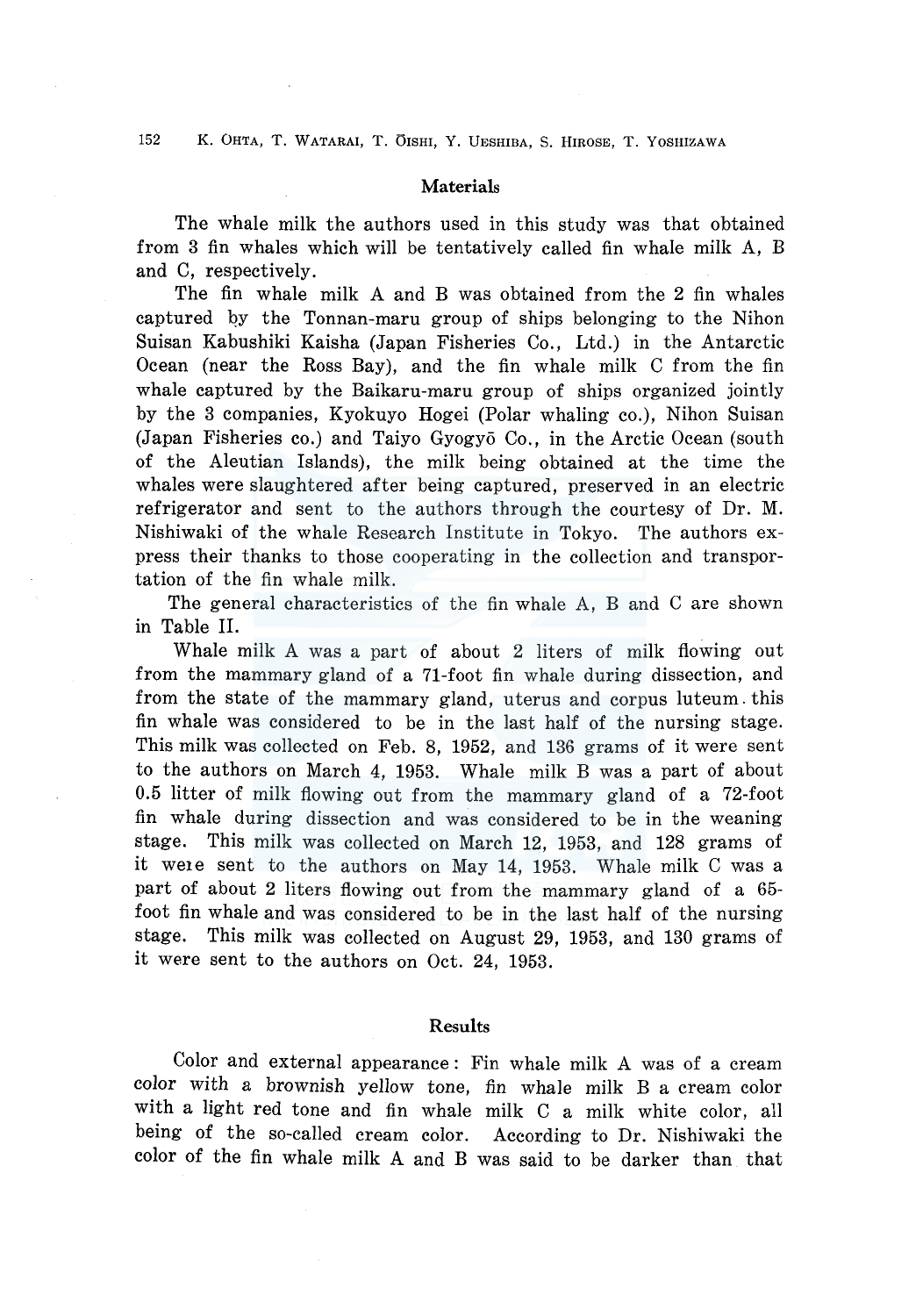|                                   | ረ                                        | ⋍                                                      | $\circ$                                        |
|-----------------------------------|------------------------------------------|--------------------------------------------------------|------------------------------------------------|
| ship group<br>Name of Whaling     | Tonan-maru<br>(Antarctic Ocean)          | Tonan-maru<br>(Antarctic Ocean)                        | (Arctic Ocean)<br>Baikaru-maru                 |
| (Capture)<br>Date of slaughter    | 05; 55, Feb. 8, 1952                     | 18;30, March 12, 1953                                  | 05; 45, Aug. 29, 1953                          |
| Date of beginning of treatment    | 19; 15, Feb. 8, 1952                     | 20;40, March 12, 1953                                  |                                                |
| Place of slaughter (Capture)      | S. 1at. $69°23'$ ;<br>W. long. $166°47'$ | S. lat. $69^{\circ}48'$ ;<br>W. long. $163^{\circ}12'$ | N. lat. $50°27'$<br>E. long. $162°23'$         |
| Kind of Whale                     | Ein                                      | nin<br>Ei                                              | Fin<br>Fin                                     |
| Sex                               | Female                                   | Female                                                 | Female                                         |
| Length                            | 71 feet                                  | 72 feet                                                | 65 feet                                        |
| Thickness of subcutaneus fat      | $6.0 \text{ cm}.$                        | $6.0\,\mathrm{cm}.$                                    | $6.0 \text{ cm}.$                              |
| Gastric content                   | $\widehat{\mathcal{L}}$                  | $\widehat{\mathbb{L}}$                                 |                                                |
| Embryo                            | Ĵ                                        | $\sqrt{1}$                                             | $\overline{\mathbb{C}}$                        |
| Amount of milk                    | About 2 lit.                             | About 0.5 lit.                                         | About 2 lit.                                   |
| Thickness of mammary gland        | 22.5 cm.                                 | 11.0cm.                                                | 19.0 cm.                                       |
| Color of mammary gland            | White                                    |                                                        | Brownish yellow                                |
| of uterus cornu<br>Maximum width  | Left 14 cm Right 16 cm                   | Right and left<br>almost the same                      | Left 20 cm<br>Right 20 cm                      |
| Color of uterus                   | Grayish yellow                           |                                                        | Brownish red                                   |
| Weight of ovary                   |                                          |                                                        | Left 1.2 kg.<br>Right 1.0 kg.                  |
| Number of corpora lutea           | Old: right 7<br>left 5                   | Old: $right 7$<br>$let 9$<br>$let 9$<br>$New (-)$      | Old: right 3<br>left 4                         |
|                                   | New $(-)$                                |                                                        | New $(-)$                                      |
| Maximum diameter of corpus luteum | Left 5.5 cm.<br>Right 4.0 cm.            | Right $4.5 \times 3.5 \times 4.0$ cm.                  | $6.0$ cm.                                      |
| Stage of secretion                | Latter half stage                        | Latter half stage<br>(Weaning state)                   | Beginning of latter half<br>of lactation stage |
| was received<br>Date whale milk   | March 4, 1953                            | May 14, 1953                                           | Oct. 24, 1953                                  |

# Composition of Fin Whale Milk

153

 $\mathcal{A}$ 

 $\bar{z}$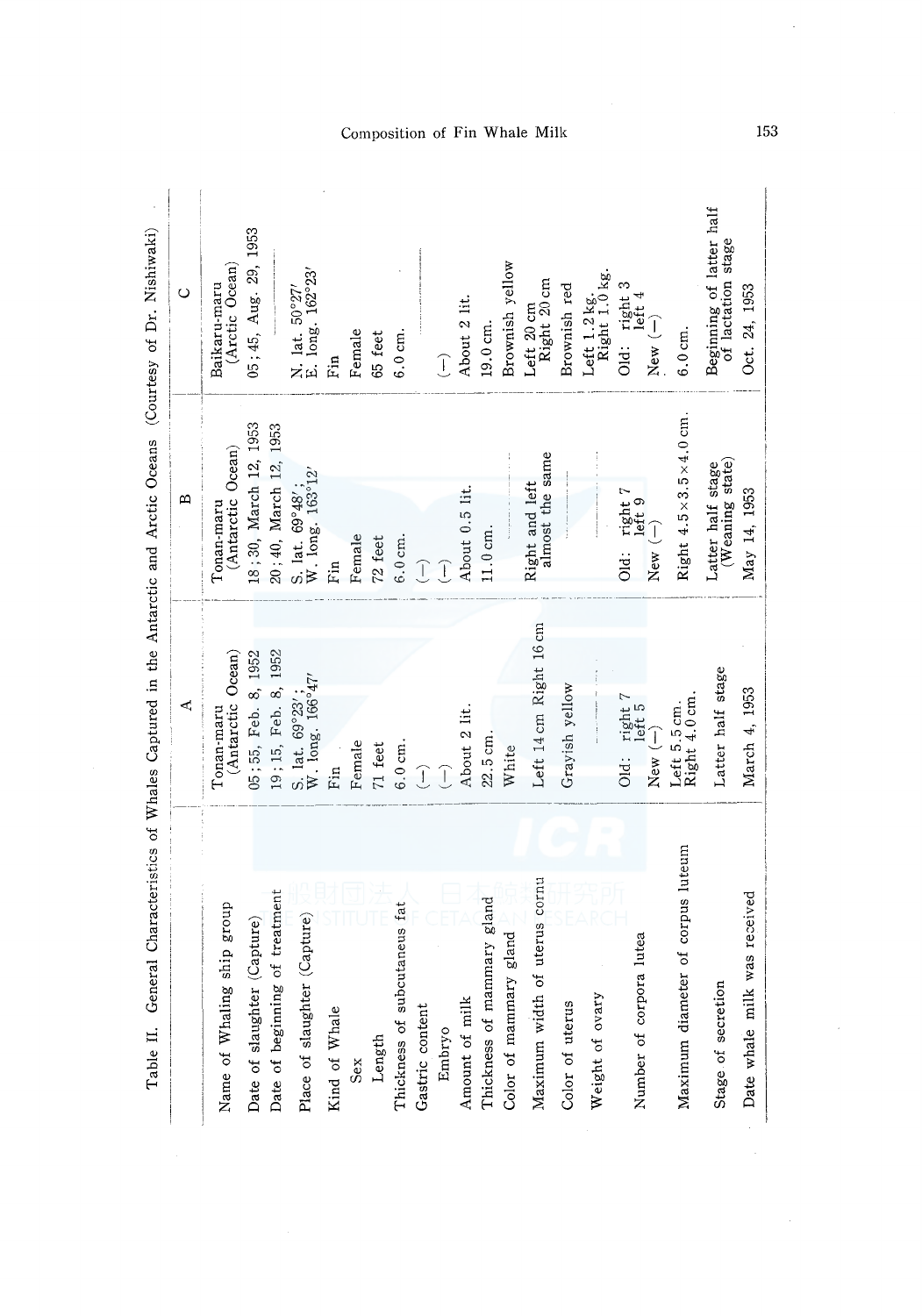of the fresh milk. thick areamy state. The external appearance of all 3 showed a very (Table III)

Table III.

| <b>COLOL LOIR</b>                                            |                                       |                                                   |                                         |                                            |
|--------------------------------------------------------------|---------------------------------------|---------------------------------------------------|-----------------------------------------|--------------------------------------------|
| Whale milk                                                   | Whale milk<br>в                       | Whale milk                                        | Human milk                              | Cow milk                                   |
| Cream color<br>(Light brownish)<br>yellowish white<br>color) | Cream color<br>with light red<br>tone | Cream color<br>(Milk white<br>color)              | Milk white<br>color with<br>bluish tone | Milk white<br>color with<br>yellowish tone |
| Taste and flavor                                             |                                       |                                                   |                                         |                                            |
| Whale milk<br>A                                              | Whale milk                            | Whale milk                                        | Human milk                              | Cow milk                                   |
| Flavor resembles<br>cod liver oil<br>Taste astringent        | Same as whale<br>milk A               | Somewhat fishy<br>smell Astringent<br>taste light | Fishy smell A<br>little sweet           | Aromatic Very<br>slightly sweet            |

Taste and fiavor: Both fin whale milk A ane B had a fiavor resembling a cod liver oil and the taste was somewhat astringent but the fin whale milk C had a somewhat fishy smell and compared to the former 2 the astringent taste was light. According to Dr. Nishiwaki the taste and fiavor of the fin whale milk C were said to be close to those of the fresh milk but those of the fin whale milk A and B were stronger than those of the fresh milk. (Table III)

Specific gravity: (18°C)

Measuring method<sup>\*</sup>)-The specific gravity of the whale milk was determined by the copper sulfate method. In case the specific gravity was lighter than that of water, a drop of the milk was dropped into a measuring cylinder with a certain amount of water, and then alcohol was added little by little, determining the proportion of water to alcohol where this drop of milk neither sank nor rose. The specific gravity of this mixture of water and alcohol was measured and the value obtained was taken as the specific gravity of the whale milk. The specific gravity of the human and cow milk was determined by a hydrometer.

The specific gravity of the whale milk A was 1.012, whale milk B 0.994 and whale milk C 1.003, all being lighter than the specific gravity 1.032 of the human and cow milk (Table IV). This was probably due to the large amount of fat contained in the whale milk.

Surface tension:  $(20^{\circ}C)$ 

Measuring method<sup>5</sup>)---From the principle that the ratio of the surface tension between the two kinds of solutions is equal to the ratio between the specific gravity and the number of drops, the number of

Color Tone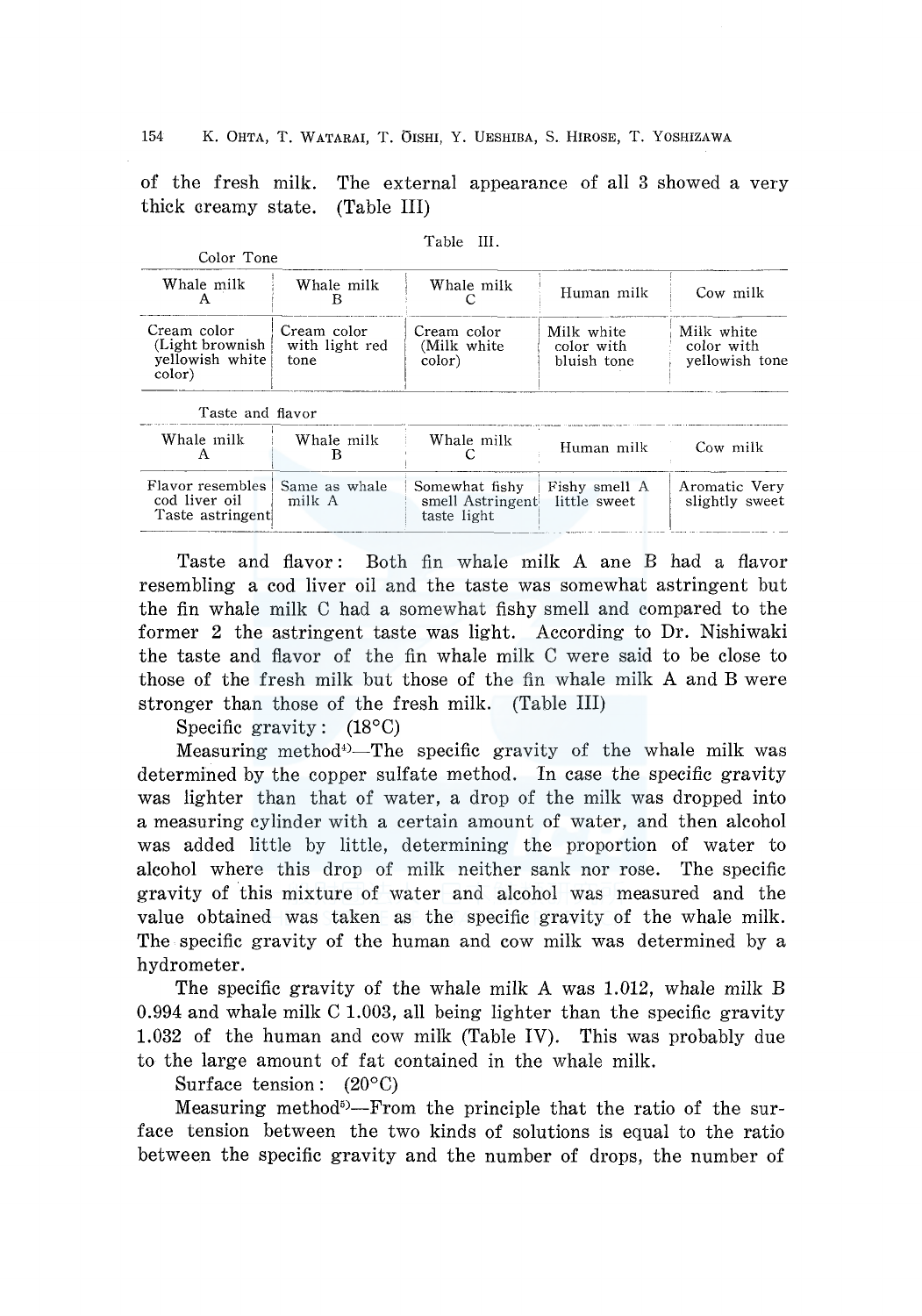drops of equal amounts of the whale milk and water was measured by using Traubes stalagmometer, and the surface tension of the whale milk was calculated with the surface tension of water (against air 72.8 dynes/cm) as the basis. As the whale milk was viscid and the surface tension could not be measured in this state, the whale milk was diluted 4-fold with distilled water and the surface tension was measured for general information. The surface tension of the whale milk A was 38.4 dynes/cm and whale milk B 39.8 dynes/cm, being far greater than that of the undiluted human and cow milk (Table IV). By the same method the surface tension of the whale milk C was measured but it could not be measured successively because the liberation of fat was rapid.

|                 |                                                                                                          | Table IV.  |            |          |
|-----------------|----------------------------------------------------------------------------------------------------------|------------|------------|----------|
|                 | Specific gravity $(18^{\circ}C)$                                                                         |            |            |          |
| Whale milk      | Whale milk<br>в                                                                                          | Whale milk | Human milk | Cow milk |
| 1.012           | 0.994                                                                                                    | 1.003      | 1.032      | 1.032    |
|                 | Surface tension (dyne/cm) $(20^{\circ}C)$                                                                |            |            |          |
| Whale milk<br>A | Whale milk<br>В                                                                                          | Whale milk | Human milk | Cow milk |
|                 | As it was not measurable in the original state, the<br>value is that diluted 4-fold with distilled water |            |            |          |
| 38.4            | 39.8                                                                                                     |            | 44.4       | 51.2     |

### Viscosity :  $(20^{\circ}C)$

Measuring method<sup>6</sup>-The viscosity was measured by Hess' viscosimeter. As the viscosity of the whale milk was high and impossible to measure, the value was that of the whale milk diluted 4-fold with distilled water.

The value of the whale milk A was 2-6 centipoises, the whole milk B 6.4 centipoises and the whale milk C 1.2 centipoises. The viscosity of the whale milk A and B was far higher and that of the whale milk C was lower than that of the undiluted human and cow milk but it still showed that the viscosity of the whale milk A, B and C was quite high (Table V).

Boiling point:

Measuring method<sup> $\sim$ </sup>-The boiling point was measured roughly with a 200°C thermometer and accurately with Beckmann's apparatus. The boiling point of the whale milk A was 98.5°C and the whale milk B and C 98.2°C, being lower than that of the human and cow milk (Table V).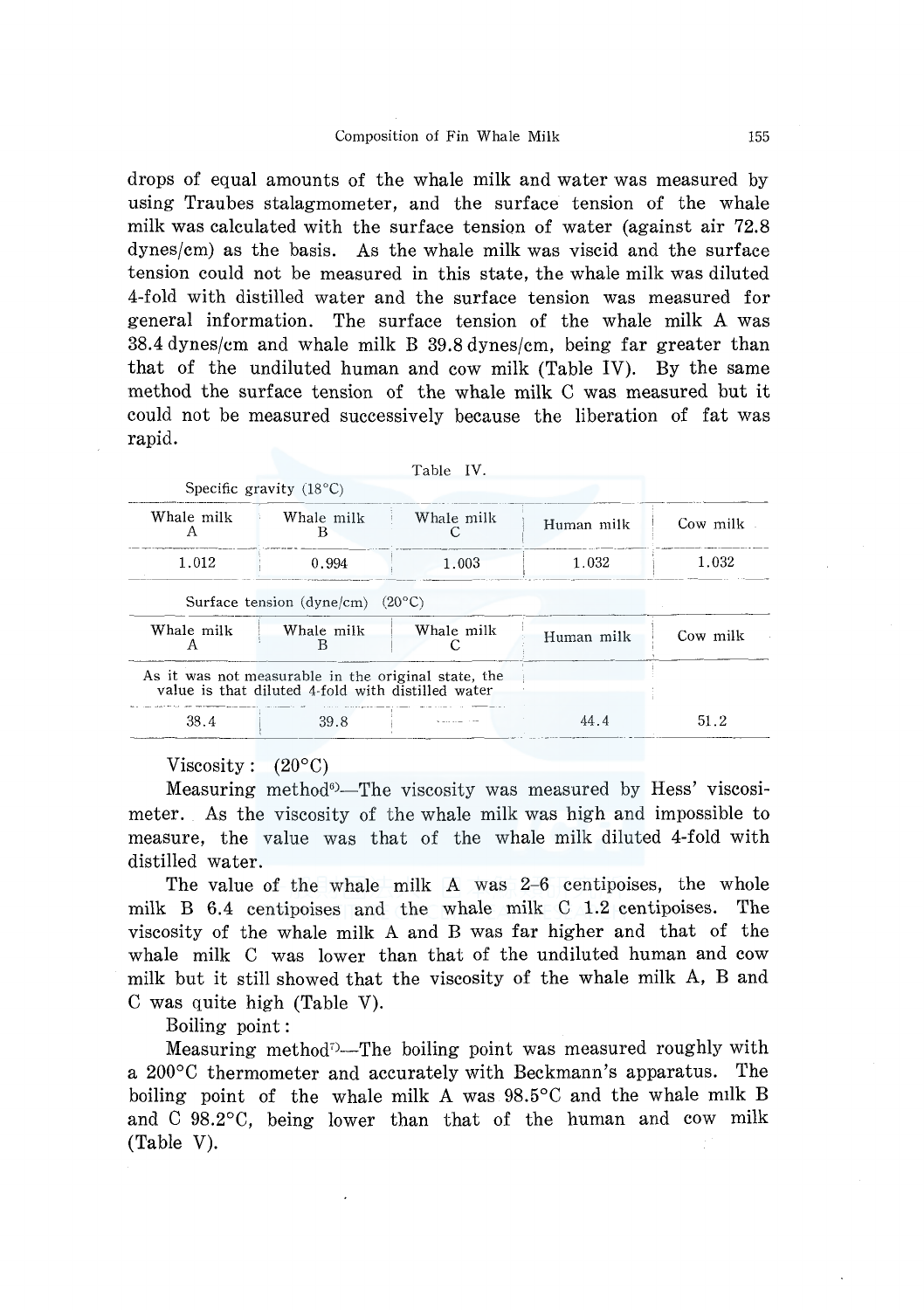| Fable |  |
|-------|--|
|-------|--|

| Whale milk | Whale milk                                                                                            | Whale milk | Human milk | Cow milk |
|------------|-------------------------------------------------------------------------------------------------------|------------|------------|----------|
|            |                                                                                                       |            |            |          |
|            | As it was not measurable in the original state, the value is that diluted 4-fold with distilled water |            |            |          |

Whale milk c

98.2

Human milk Cow milk

101.2 100.4

Viscosity (centipoise) (20°C)

Whale milk B 98.2

# PH and acidity :

Whale milk A 98.5

Measuring method-The PH was determined with the PH test paper manufactured by the Toyo Filter Paper Company, Ltd., and the acidity was measured by applying Soxhlet-Henkel's method<sup>8)</sup>: One to 2 drops of the alcohol solution, to which the indicator, phenolphthalein, was added at the rate of  $2\%$ , were added to 10 cc of the whale milk and measured with 1/4N NaOH.

The PH of the whale milk A, B and C was 4.6, 6.2 and 6.4, respectively, all being lower than that of the human and cow milk. Especially the whale milk A and B showed a fairly high acidity, the acidity of the whale milk *A* being high with a value of 46.7 and that of the whale milk C being comparatively low with a value of 21 (Table VI). The reason for this was considered to be due probably to the whale milk *A* and B acidifying during the long period from the time of the collection of the milk to the time of analysis. As will be stated later, this fact was confirmed by the comparison of the amount of lactose contained in the 3 whale milk.

## Table VI.

| Whale milk | Whale milk                        | Whale milk | Human milk | Cow milk |
|------------|-----------------------------------|------------|------------|----------|
| 4.6        | 6.2                               | 6.4        | 7.0        | 6.8      |
|            |                                   |            |            |          |
|            | Acidity (Soxhlet-Henkel's method) |            |            |          |
| Whale milk | Whale milk                        | Whale milk | Human milk | Cow milk |

PH (Tōyō filter paper)

 $\overline{\phantom{a}}$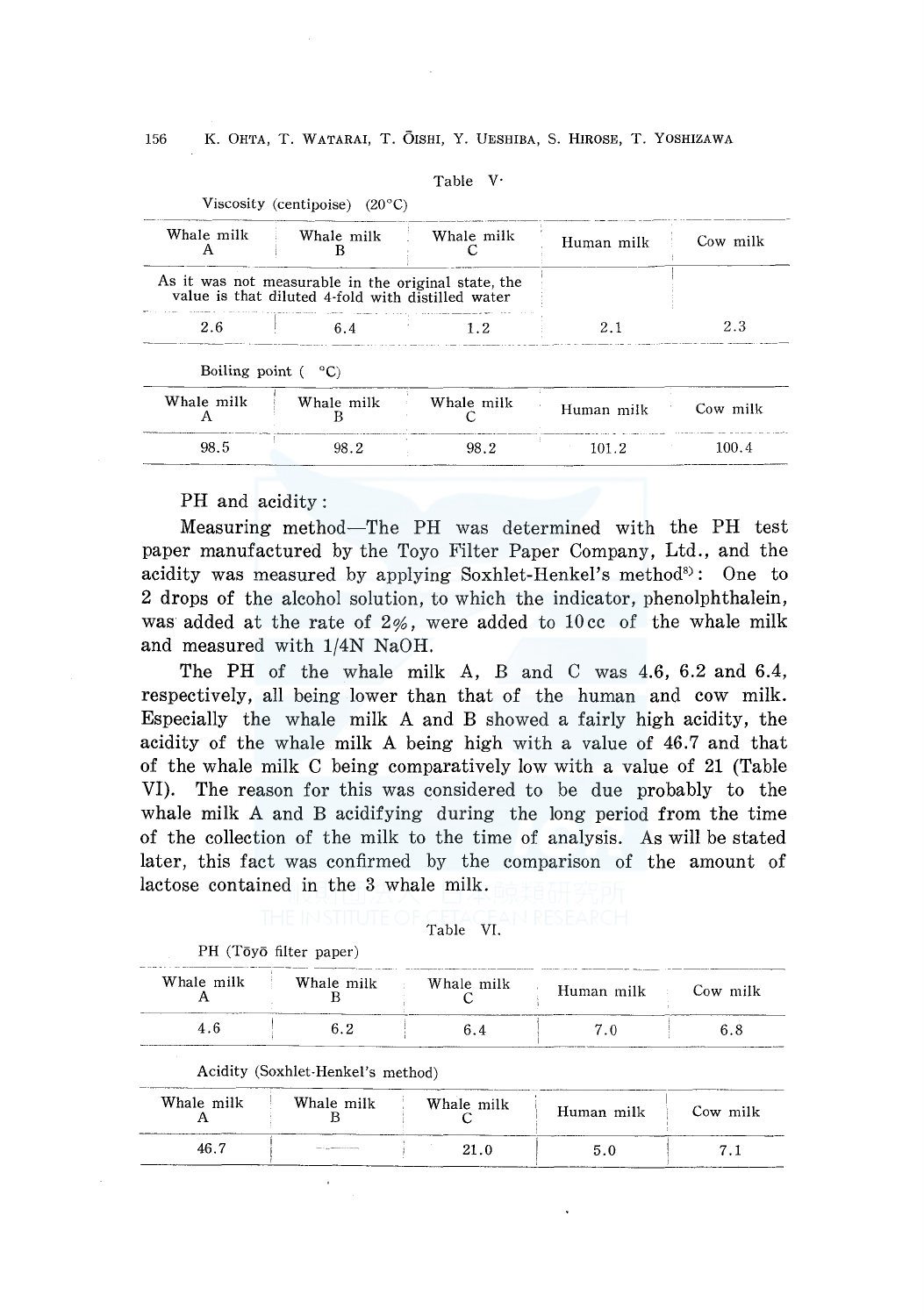Water content:

Measuring method<sup>9910</sup>–The whale milk was mixed with refined white sand and dried by air bath of 98-100°C. The amount of the decrease in weight was made to represent the water content, which was expressed in  $\%$ .

The water content was much less than that of the human and cow milk (Table VII) and the solid substances were about 4 times those of the human and cow milk, this naturally accounting for the creamy state of the whale milk.

|              |       | Chemical composition $(\%)$ |      |         |          |
|--------------|-------|-----------------------------|------|---------|----------|
|              | Water | Protein                     | Fat  | Lactose | Minerals |
| Whale milk A | 53.4  | 13.3                        | 33.0 | 0.3     | 1.0      |
| Whale milk B | 55.0  | 12.3                        | 31.8 | 0.2     | 0.7      |
| Whale milk C | 54.1  | 10.5                        | 32.5 | 1.4     | 1.4      |
| Human milk   | 87.5  |                             | 3.5  |         | 0.2      |
| Cow milk     | 88.1  | 3.4                         |      | 47      | 0.7      |

|                             | Table VII. |  |
|-----------------------------|------------|--|
| Chemical composition $(\%)$ |            |  |

#### Protein:

Measuring method<sup>11</sup>-Five grams of the whale milk were quantitatively measured for the total nitrogen by Kjeldahl's method, and the figure obtained by multiplying the amount of the total nitrogen by 6.38 was made to represent the amount of protein. Casein nitrogen was determined by adding 70-80 cc of water to 10 gm. of the whale milk, heating to  $40-42^{\circ}$ C., adjusting the PH to 4.5 with 1.0 cc of 10% acetic acid solution and l.Occ of 1 N sodium acetate solution, cooling, precipitating the casein, drying and filtrating this solution with the No. 6 Toyo filter paper and measuring the nitrogen in the precipitate together with the filter paper by Kjeldahl's method. Noncasein nitrogen was determined by quantitatively measuring the nitrogen in 20 cc of the filtrate.

The soluble protein fractions of the whey were studied by dialyzing the filtrate of  $40 \text{ cc } (10 \text{gm})$  of the whale milk, from which case in was removed by the same method stated above (human and cow milk was diluted to about 1:10 and the whale milk to about 1:40), in an ice room with a cellophane paper in a  $50\%$  gum arabic solution, concentrating the entire content to about 1/20 till the protein content became about 2-4% and then studying the protein fraction electrophoretically with Tiselius' apparatus.

The amount of protein was very great, being 6-8 times that of the human milk and 3-4 times that of the cow milk (Table VII).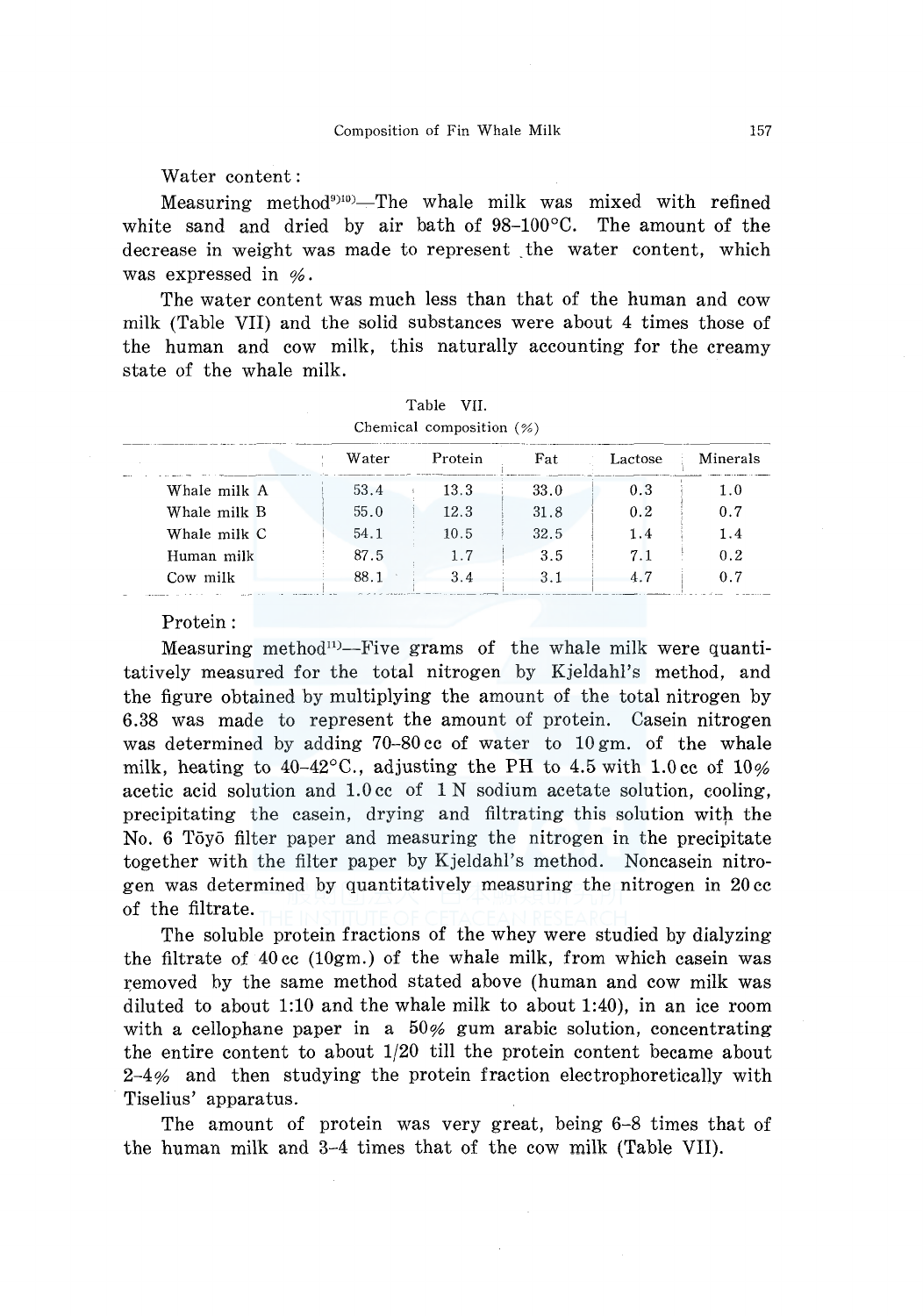There was less of the casein nitrogen than the noncasein nitrogen, being similar to the amount in the human milk (Table VIII). In studying the protein fractions, electrophoretically, of the whey of the whale milk C after removing the casein, as shown in Fig. I, the results of the analysis showed that the *A/G* ratio was 1.6, average albumin 61.8% and globulin 38.2%, the albumin, contrary to the human milk, being greater and that the globulin fractions were:  $\alpha$ -globulin 2.5%,  $\beta$ -globulin 10.1% and  $\gamma$ -globulin 30.4%,  $\gamma$ -globulin being the greatest.

|              |         | тарне унг.<br>Kinds of Proteins $(mg\%)$ |             |        |
|--------------|---------|------------------------------------------|-------------|--------|
|              | Total N | Casein N                                 | Noncasein N | N.P.N. |
| Whale milk A | 2082    | 849 (41%)                                | 1233 (59%)  |        |
| Whale milk B | 1921    | 660 (34%)                                | 1266 (66%)  | 56.0   |
| Whale milk C | 1650    | 770 (46%)                                | 880 (54%)   |        |
| Human milk   | 266     | 118 (44%)                                | 148 (56%)   | 26.3   |
| Cow milk     | 537     | 416 (78%)                                | 121 (22%)   | 71.7   |

 $T_{\text{L1}}$ ,  $T_{\text{H1}}$ 



Next, in order to examine the amino acid in the hydrolyzed substance of the whale milk, an equal amount of 10% hydrochloric acid or 5 N sodium hydroxide was added to the whale milk, decomposed by boiling for 24 hours at 100°C, Fig. I. dried by evaporation, dissolved

in distilled water and a certain amount examined by paper chromatography. For filter paper the No. 2 Toyo filter paper was used. For solvent N-butyl alcohol saturated with water, S-collidin saturated with water and phenol liquified with  $0.1\%$  ammonia water were used. For color reaction 0.25% ninhydrin-butyl alcohol solution saturated with water was used<sup>12)13</sup>).

As in the human and cow milk, in both the whale milk A and B glycine, alanine, valine, leucine, isoleucine, proline, phenylalanine, lysine, arginine, histidine, tryptophan, asparaginic acid, glutamic acid, serine, threonine, tyrosine, cystine and methionine were found.

Fat:

Measuring method-The fat content was measured by Gerber's method.

The size of the fat globule was measured by measuring the diameter of the fat globule with a microscope attached with an ocular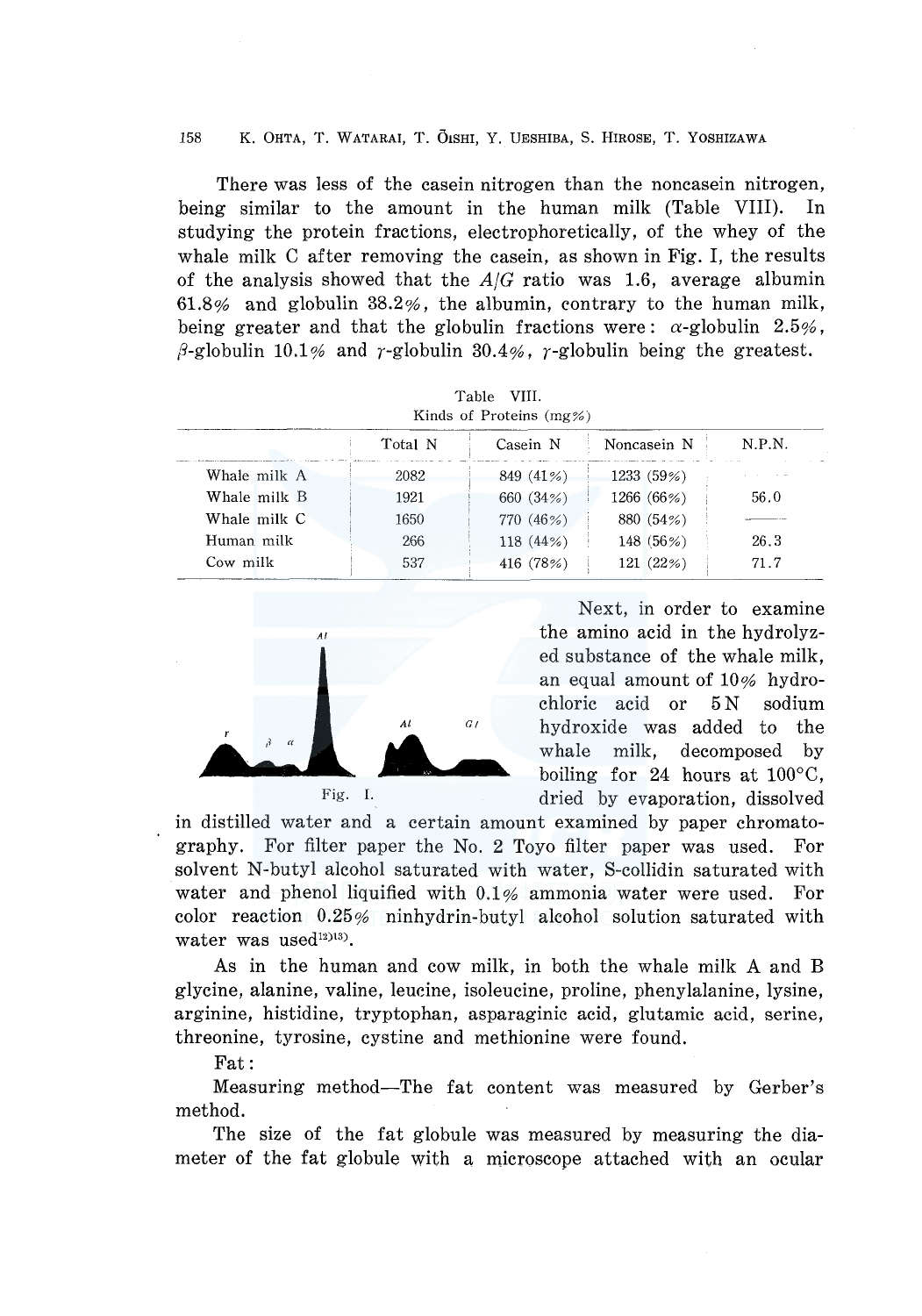net and expressed in per cent. The method of measuring the milk fat is as stated below.

Saponification value (Köttstorfer's method)<sup>14)</sup>-Fifty cc of  $0.5 N$ alcoholic KOH were added to 4-5 gm. of the whale milk, heated until Saponification was completed by attaching a refluent refrigerator and titrated with 0.5 N HCl, with phenolphthalein as the indicator.

Acid value<sup>15</sup>)-Fifty cc of  $95%$  neutral alcohol were added to 10gm. of the whale milk, heated to 60-65°C and dissolved, and titrated with 0.1 N potassium hydroxide, with phenolphthalein as the indicator.

Iodine value (Heubner's method)<sup>16</sup>)-Chloroform and iodine solutions were added to 0.5 gm. of the whale milk and titrated after being left standing for 6 hours with sodium thiosulfate, the corresponding iodine value of which had been tested beforehand, with starch solution as the indicator.

The fat content was very large, being about 10 times that in the human and cow milk (Table VII). There was more of the fat globules of far larger size than in the human and cow milk (Table IX, Fig. II).

|                 |                                | Table IX.            | Size of fat globules $(\% )$ |                      |                         |                               |
|-----------------|--------------------------------|----------------------|------------------------------|----------------------|-------------------------|-------------------------------|
|                 | Less than<br>1.48 <sub>u</sub> | $1.49-$<br>$2.85\mu$ | $2.86-$<br>5.70 $\mu$        | $5.71-$<br>$7.18\mu$ | $7.19 -$<br>11.40 $\mu$ | Greater<br>than<br>$11.41\mu$ |
| Whale milk A    | 27                             | 41                   | 22                           | 2                    | 6                       | 2                             |
| Whale milk B    | 28                             | 26                   | 34                           | 6                    | 4                       | 2                             |
| Whale milk C    | 20                             | 38                   | 34                           | 5                    | $\overline{2}$          |                               |
| Human milk      | 35                             | 44                   | 21                           | 0                    | 0                       | 0                             |
| Cow fresh       | 24                             | 56                   | 16                           | 2                    | $\overline{2}$          | 0                             |
| Cow homogenized | 73                             | 27                   | $\theta$                     | $\Omega$             | 0                       | 0                             |

Fig. II. is a picture of the whale milk B. Besides the fatglobules numerous cells are seen in the picture. According to the authors' study on the human milk large fat globules and various kinds of cells appear in the milk during the weaning stage. The whale milk B was presumed to be the milk of the weaning stage from the state of the mammary gland, corpus luteum, etc. of the whale and this microscopic finding confirmed this fact. Three kinds of characteristic values of the milk fat were measured but the saponification, acid and iodine values were all much higher than those of the human and cow milk (Table X), and in comparing the 3 whale milk they all showed generally similar values with the exception oi the acid value of the whale milk A and B, which was conspicuous in being especially higher than that of the whale milk C.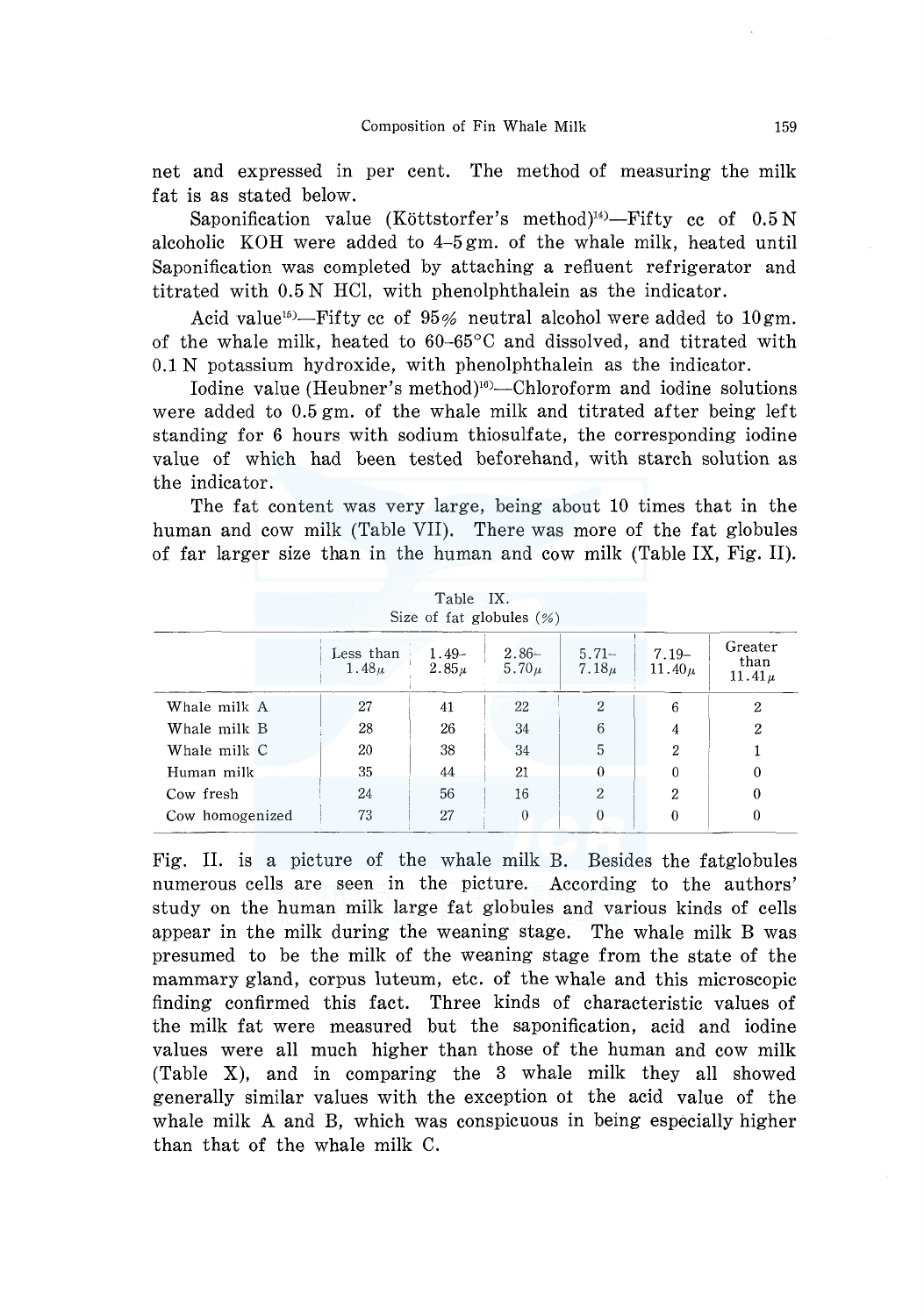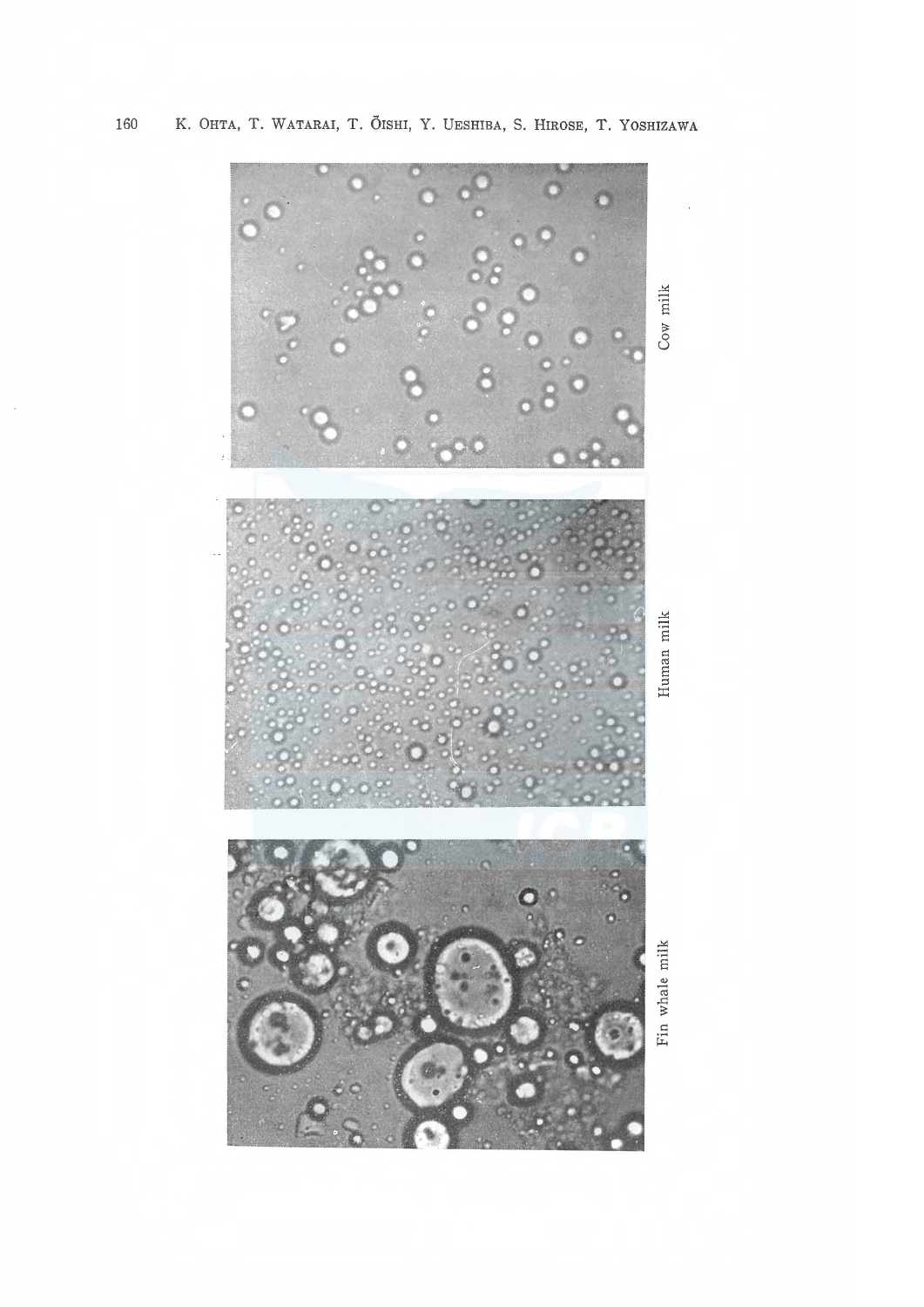| Characteristic values of Milk fat |            |                      |              |  |  |
|-----------------------------------|------------|----------------------|--------------|--|--|
|                                   | Acid value | Saponification value | Iodine value |  |  |
| Whale milk A                      | 3.7        | 329.0                | 188.5        |  |  |
| Whale milk B                      | 2.7        | 298.9                | 80.0         |  |  |
| Whale milk C                      | 0.9        | 389.0                | 101.0        |  |  |
| Human milk                        | 0.1        | 196.0                | 55.0         |  |  |
| Cow milk                          | 0.2        | 236.0                | 26.0         |  |  |

Table X.

In comparing these characteristic values with the results obtained by Pedersen<sup>1718</sup>, on the milk fat of the sperm whale and humpback whale and those by Alent<sup>19</sup> on the milk fat of the white fin whale, both the saponification and iodine values were very much alike but acid value of the whale milk A and B was 6-10 times higher than that of the milk of the whales stated above, only the acid value of the whale milk C showing a slightly higher value. The reason for this was probably due to the fact that the elapse of time between the collection and analysis of the whale milk A and B was long and therefore the fat decomposing and the isolated fatty acid increasing during preservation.

Lactose:

Measuring method<sup>20</sup>—About 80 cc of water were added to 5 gm, of the whale milk and to this mixture 1.5 cc of Fehling's copper sulfate solution were added, heated and adjusted to neutral or to a very slight acid with N/4 alkali, after the crystallized sediment had settled, the supernatant fluid was filtered into a 100 cc measuring bottle and 100 cc of water added to this filtrate; 40cc of the 200cc were added to 20cc of boiling Fehling's solution and boiled further for exactly 6 minutes; the crystallized cuprous oxide was collected being carefull not to come in contact with air as much as possible, dissolved in 40 cc of ferric sulfate solution and this solution was colored to a faint red with a potassium permanganate solution; the amount of copper was calculated from the amount of  $KMnO<sub>4</sub>$  consumed, and the amount of the lactose was calculated from the lactose quantitative determination table.

The amount of lactose was very small, being roughly about 1/20- 1/30 of that in the human milk and 1/15-1/25 of the cow milk in the case of the whale milk A and B and about 1/5 of the human milk and about 1/3 of the cow milk in the case of the whale milk C. However, that the amount of lactose in both the whale milk A and B was very small is not the essential property but it is considered that a part of the lactose decomposed during the long period of the preservation of the whale milk, as stated above in regard to the PH and acidity.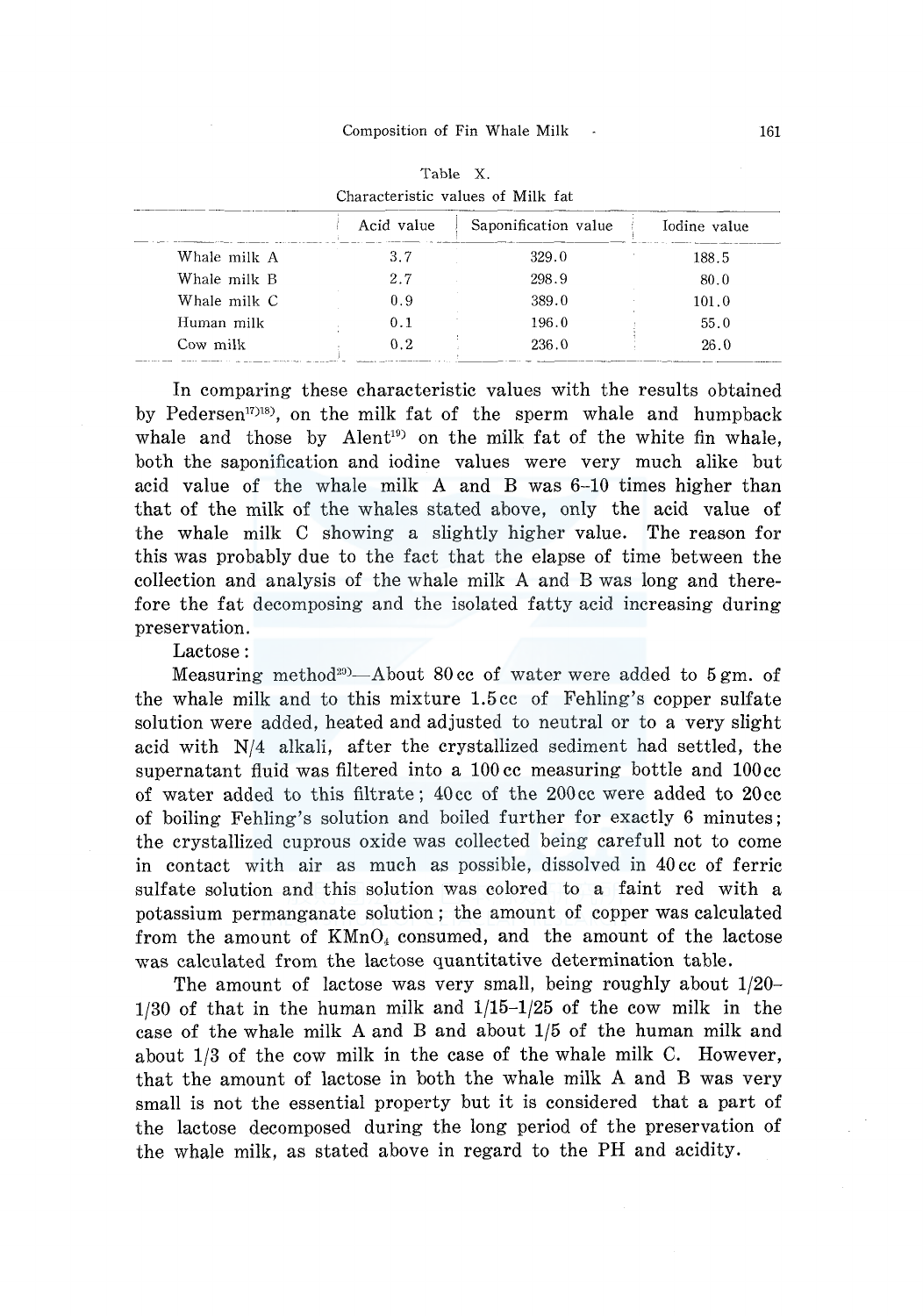### Minerals:

Measuring method<sup>21</sup> $222$ —The whale milk was evaporated and dried by air bath, heated for 3 homs in the electric muffle furnace keeping the temperature from rising above 550°C, the ash measured and the value expressed in per cent.

 $Ca.<sup>23</sup>$ <sup>24)</sup>–Of the minerals the amount of calcium was calculated as follows: The carbon, silicic acid and the sand thought to be contained in a minute amount were removed from the ash obtained by the above process, ammonia water and ammonium oxalate added to the filtrate, calcium precipitated as calcium oxalate, filtered, heated for one hour in the electric muffle furnace at 1100°C, the calcium oxalate changed to calcium carbonate and further to calcium oxide and measured.

 $P^{25}$ . ---Of the minerals the phosphorus was measured as phosphoric acid as follows : A mixed solution of hydrochloric acid, ammonium acetate and magnesia was added to the filtrate stated above from which the calcium was removed, ammonia water was added and ammonium magnesium phosphate was precipitated, the precipitate was heated for 1 hour in the electric muffle furnace at  $1100^{\circ}$ C, the magnesium pyrophosphate was measured and 0.6376 times the value obtained was the amount of the phosphoric acid.

Mg . 26)-After evaporating and concentrating by the use of the sand bath the filtrate in which the calcium was separated as calcium oxalate, the concentrated substance was transfered on to a porcelain evaporating dish and after evaporating and drying over a water bath it was heated over a Bunsen burner driving out the ammonium salts, oxalic acid, etc.; next, after cooling the residue 6 N HCl was added and the residue moistened ; after adding a small amount of boiling water and dissolving the magnesium salt by heating for a while over a water bath it was filtered; then to the filtrate were added ammonium acetate and an excess of ammonium acetate and an excess of ammonium phosphate solution, and the indicator phenolphthalein was added and  $MgNH<sub>1</sub>PO<sub>4</sub>·6H<sub>2</sub>O$  was precipitated, heated and measured as  $Mg_2P_2O_7$ ; by multiplying this value by 0.3624 the weight of MgO was obtained.

The amount of the minerals was less than what the authors had imagined, being approximately of the same degree as in the cow milk. However, in the whale milk C it was about 2 times that in the cow milk. The amount of Ca and P was near to that of the cow milk in the case of the whale milk A; with the whale milk B it was slighter more than in the human milk; in the whale milk C the amount of Ca and P was large, being about several times that in the human and cow milk; magnesium was also present at the rate of 0.232% (Table XI).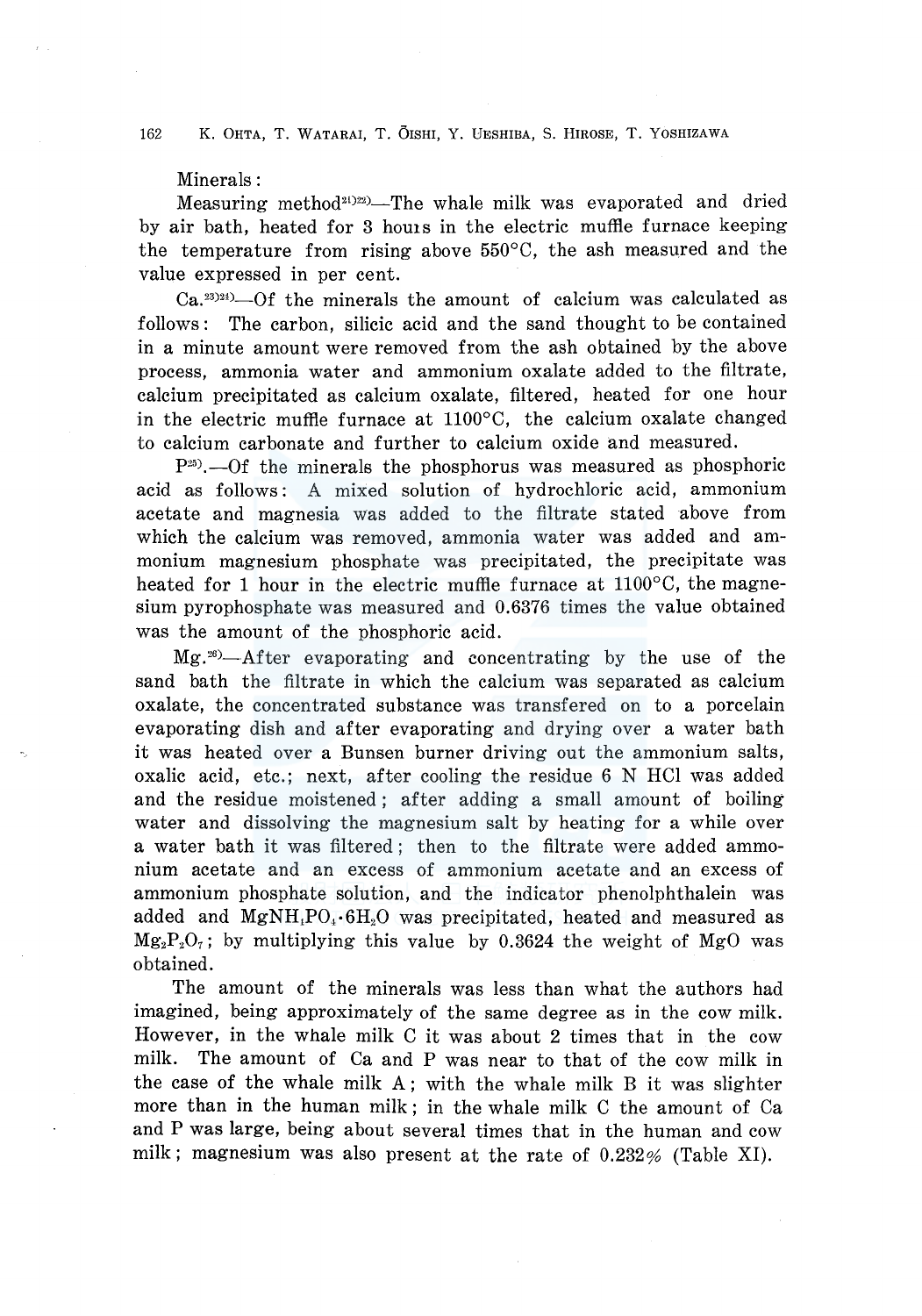|              | Total | Calcium<br>(CaO) | Phosphorus<br>$(P_2O_5)$ | Magnesium<br>(MgO) |  |  |  |
|--------------|-------|------------------|--------------------------|--------------------|--|--|--|
| Whale milk A | 1.03  | 0.190            | 0.125                    |                    |  |  |  |
| Whale milk B | 0.74  | 0.066            | 0.040                    |                    |  |  |  |
| Whale milk C | 1.37  | 0.323            | 0.409                    | 0.232              |  |  |  |
| Human milk   | 0.20  | 0.054            | 0.038                    |                    |  |  |  |
| Cow milk     | 0.74  | 0.165            | 0.194                    |                    |  |  |  |

| Table        | XI. |  |
|--------------|-----|--|
| Minerals (%) |     |  |

### Vitamins:

Measuring Method Vitamin A and total carotenoids-First, when the whale milk was examined by Fujita-Aoyama's<sup>27)</sup> method for the presence of peroxides, the peroxide number was 0 for 1 gm. of the whale milk.

Next, for the purpose of quantitatively measuring the total carotenoids in the whale milk, 1 gm. of the whale milk was collected and to it 5 cc of 20% alcoholic potassium hydroxide were added, and after saponifying for 10 minutes at 60°C the contents were shaken vigorously three times, each time with 2 cc of petroleum-ether and for 10 minutes at a time, extracting the total carotenoids; for the sake of convenience it was measured with the standard solution of  $\beta$ -carotene and the photoelectric colorimeter, and the value obtained was taken as the value of the total carotenoids.

In regard to vitamin A, after saponifying 1 gm. of the whale milk in the same way as above it was shaken vigorously three times, each time with 2 cc of petroleum benzene and for 10 minutes each time, extracting the vitamin A; the layer of the petroleum benzene was collected and after washing three times with water it was measured on a weakly activated  $Al_2O_3$  chromatograph (length of the column 2.5 cm; the content 0.7 cm) according to Fujita-Aoyama's method of determination of the genuine value of vitamin A, the vitamin A was extracted twice with 2 cc of benzene, each time, the benzene was evaporated and the residue was dissolved in chloroform, Carr-Price's reaction was brought about inside the photoelectric colorimeter apparatus and quantitatively measured colorimeterically. With the human and cow milk 5 cc of the material were taken and measured in the same way.

Thiamine-To 1gm. of the whale milk distilled water was added to bring the entire content to 50 cc, shaken vigorously for 15 minutes and suspended; 10 cc of this content were taken as the material. In the case of human and cow milk 100 cc of each were used for the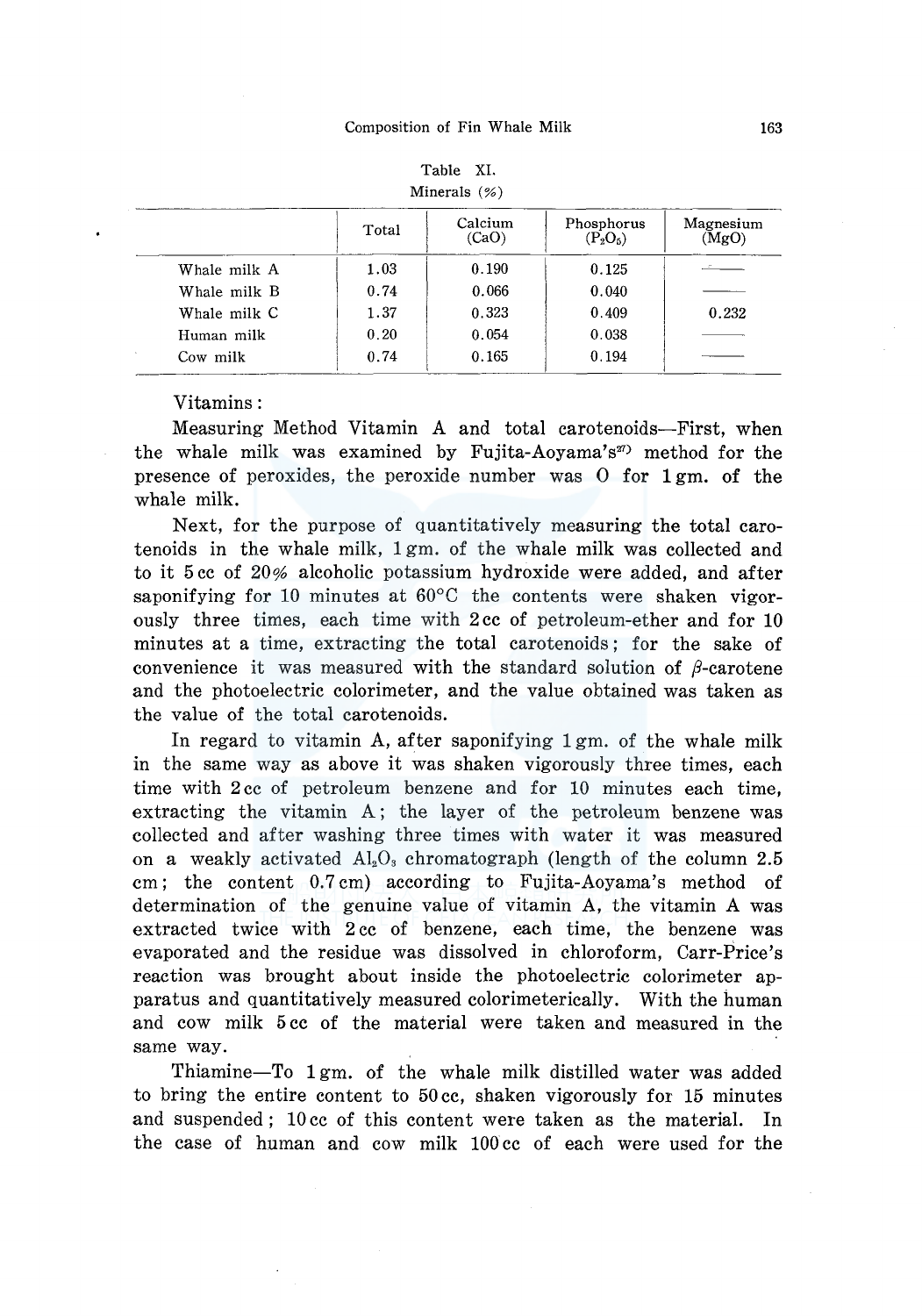study. For the removal of protein 10% meta phosphoric acid solution was used, and the measuring method was the thiochrome flourescent method<sup>29)30)31</sup> with permutit.

Riboflavin-Distilled water was added to 1 gm. of the whale milk to bring the content to 50 cc, shaken vigorously for 15 minutes, heated in water bath for 5 minutes at 80°C and suspended, shaken vigorously further for 15 minutes and 10 cc of it were taken as the material. In the case of human and cow milk 10 cc of each were taken as the material. For suspension the milk was heated in the same way in water bath for 5 minutes at 80°C and suspended. For the removal of protein 10% glacial acetic acid solution was used. The measuring method was the lumiflavin flourescence method<sup>32)33</sup>).

Ascorbic acid-The quantitative determination method (Teruuchi's modification) of vitamin C in the blood with 2, 4-dinitro-phenylhydrazine was applied. Eight cc of distilled water were added to 1 gm. of the whale milk (1 cc in the case of human and cow milk), mixed thoroughly and to this 0.2% 2, 6-dichlorophenylindophenol was added and the reduction type of ascorbic acid was changed completely to the oxidation type; then 24% tin chloride was added and the surplus dye was removed and then the protein was removed with 24% sulfosalicylic acid solution. The bis-2, 4-dinitrophenylhydrazone produced by the action of 2% dinitrophenylhydrazine on the centrifuged supernatant was dissolved in concentrated sulfuric acid and the orange-red color appearing at this time was quantitatively determined by a photoelectric colorimeter.

In the case of the whale milk A the easily destroyable vitamin A and ascorbic acid were not found at all but the total carotenoids, thiamine and riboflavin were found to the same extent, or to a greater extent, as in the human and cow milk. In the case of the whale milk C thought to be preserved better than the whale milk A, vitamin A, total carotenoids, thiamine, riboflavin and ascorbic acid were all found to a considerable amonnt, especially vitamin A, thiamine and riboflavin showing values considerably higher than in the human and cow milk (Table XIII).

| Table    | XIII. |  |  |  |  |
|----------|-------|--|--|--|--|
| Vitamins |       |  |  |  |  |

|              | Vitamin A        | Total carote-<br>noids (includ-<br>ing carotene) | Thiamine                | Riboflavin              | Ascorbic<br>acid       |
|--------------|------------------|--------------------------------------------------|-------------------------|-------------------------|------------------------|
| Whale milk A | $\bf{0}$         | 25<br>$\gamma$ %                                 | $0.093 \,\mathrm{mg\%}$ | $0.084 \,\mathrm{mg\%}$ | 0                      |
| Whale milk C | 650 I.U. $%$     | 11<br>$\gamma$ %                                 | $0.110 \,\mathrm{mg\%}$ | $0.220 \,\mathrm{mg\%}$ | $0.73 \,\mathrm{mg\%}$ |
| Human milk   | 20-138 I.U. %    | $25 - 86$ $\gamma$ %                             | $0.020 \,\mathrm{mg\%}$ | $0.030 \,\mathrm{mg\%}$ | $4.80 \,\mathrm{mg}$ % |
| Cow milk     | $17 - 60$ I.U. % | 9-20 $\gamma$ %                                  | $0.040$ mg%             | $0.150 \text{ mg\%}$    | $1.00$ mg%             |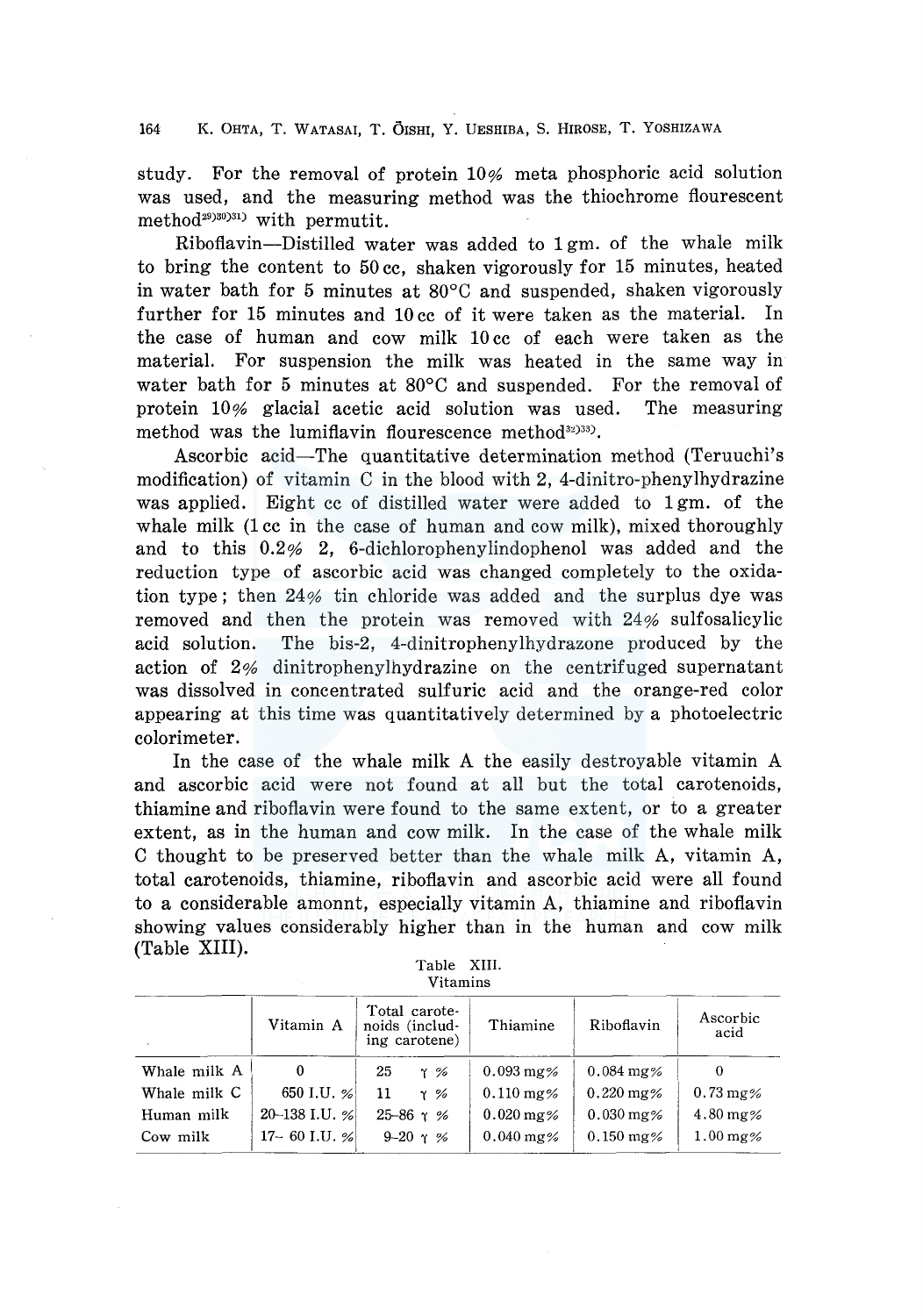Enzymes:

Measuring method-The method of measuring diastase was by Wohlgemuth's method $30$ . To a row of test tubes were added the whale milk diluted serially, the content of each test tube being the same (1cc); to this 0.1 cc of 1% starch solution was added, and after being left standing in an incubator for 24 hours at  $38^{\circ}$ C 1–2 drops of N/10 KJ solution are added and the number of the test tube showing a yellow color, or in other words whether the digestion was up to achrodextrin, was observed.

The determination of lipase was done by Kayajima's alkali titration method $37$ . 1 gm. of the whale milk, 0.2 cc of tributyrin (substrate), 1 cc of 0.5% gelatin solution and 1.0 cc of N/15 phosphoric acid buffer solution  $(PH 7.0)$  were transferred in order into a 50 cc trianglular flask and after shaking vigorously for 2 minutes it was kept warm for 5 hours at 37°C ; and then 25 cc of ethyl alcohol were added, shaken vigorously for 2 minutes and filtered; 20 cc of the filtrate were titrated for the amount of acid, decomposed from the tributyrin by the enzymatic action, with N/20 potassium hydroxide solution using a microbiuret and with phenolphthalein as the indicator. If this value was a cc and a' cc the value of the control, the process of which was performed without adding tributyrin at first but adding it after keeping the filtrate warm for 5 hours the acidity titrated in the same way as stated above, the consumed amount of potassium hydroxide was

expressed by a-a'.<br>The amount of diastase in the whale milk C was  $D_{24h}^{38\degree C} = 32$  and the amount of lipase was N/20 KOH titration ualue  $(37^{\circ}C)$  2.0, observing the presence of these enzymes.

#### **Summary**

Physicochemical studies were made on 3 kinds of whale milk collected from the fin whale of the Antarctic and Arctic Oceans and preserved in an electric refrigerator for 2-15 months, and the following results were obtained:

The external appearance was of a viscous creamy state, and the flavor was of the degree of having a slightly fishy smell in the case of a fresh milk but in the case of an old milk it had a cod liver oillike flavor and the taste was somewhat astringent. The specific gravity and boiling point were both lower than those of the human and cow milk while the surface tension and viscosity were higher than those of the human and cow milk. Due to acidification the milk was acid and the acidity was high. The water content was lower than that of the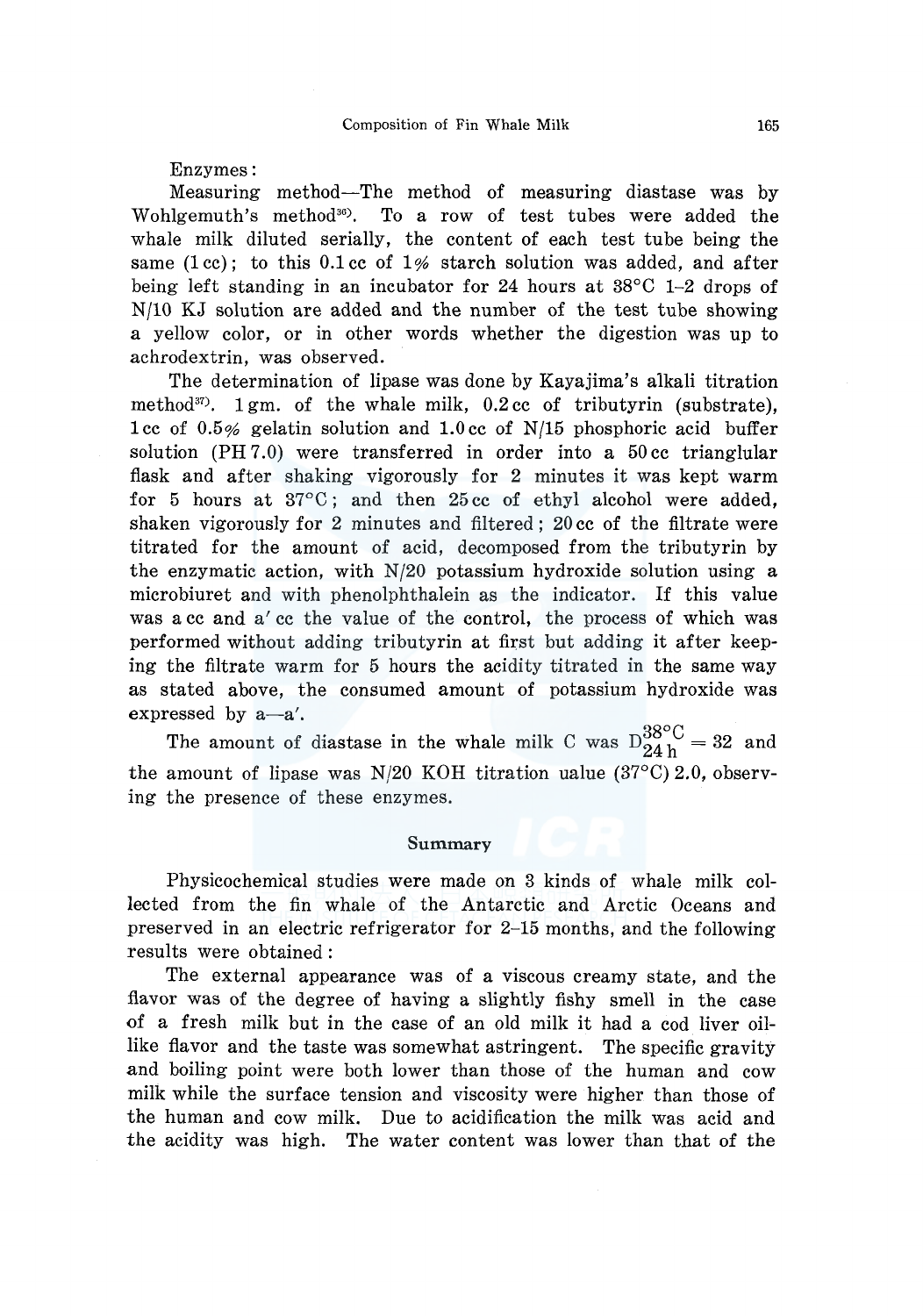human and cow milk. The solid substances were about 4 times those in the human and COW milk. Protein was about 8 times that of the human milk and about 4 times of the cow milk. The amount of casein nitrogen and noncasein nitrogen was similar to that in the human milk. The ratio of albumin and globulin in the whey protein studied electrophoretically was opposite to that in the human milk, albumin being greater, and of the globulin fractions there was more of the  $\gamma$ -globulin. Amino acid found also in 18 kinds of human and cow milk was found. Fat was 10 times that in the human and cow milk and there were more of the large fat globules. The saponification, acid and iodine values were far higher than those of the human and cow milk. Two kinds (A, B) of whale milk showed especially a high acid value but this is not the essential property, being due probably to the decomposition of a part of the fat. Lactose was smaller in amount than that in the human milk, or 1/5-1/15-1/30 of that in the human milk. This low lactose content is not the essential property, being considered as being due to the decomposition of a part of the lactose by fermentation because of the milk being old. The minerals were 1-2 times those of the cow milk. In regard to the vitamins, in the whale milk thought to be preserved comparatively well vitamin A, total carotenoids, thiamine, riboflavin and ascorbic acid were all found in considerably large amounts but in the old milk vitamin A and ascorbic acid were not found, the amount of other vitamins being also comparatively small. The presence of the enzymes, diastase and lipase, was demonstrated. Calories per 100 gm. were 330-350, being ve1y much higher than the 65 calories for the human milk and the 60 calories for the cow milk.

### References

- 1) Degkwitz, R.: Chemische Zusammensetzung der Milch, Aus Pfaundler und Schlossman: Handbuch der Kinderheilkunde, 4. Ed., 1:272, 1931.
- 2) Peters, N.: Die biologische Grundlagen des antarktischen Walfangs, Fett und Seifen, 45: 19, 1938.
- 3) Nishiwaki, M.: On the Age-Determination of Mystacoceti, Chiefly Blue and Fin Whales, The Scientific Report of the Whale Research Institute, 6:87, 1952.
- 4) Nemoto, R.: Shishitsu (Lipids) (in Japanese) 1. Ed., p. 171, 1934.
- 5) Ueno, S. and Okamura, J.: Yushi Jikkenho (Experimental Method on Oils and Fats) (in Japanese) 1. Ed., p. 98, 1935.
- 6) Fujii, Y.: Seikagaku Jikkonho, Teiryohen (Experimental Method in Biochemistry, Sect. On Quantitative Determination) (in Japanese), 4. Ed., p. 110, 1943.
- 7) Jujii, Y.: ibid., p. 112, 1943.
- 8) Saitō, M.: Chichi to Nyūseihin no Kagaku (Chemistry of Milk and Milk Preparations) (in Japanese), 6. Ed., p. 349, 1949.